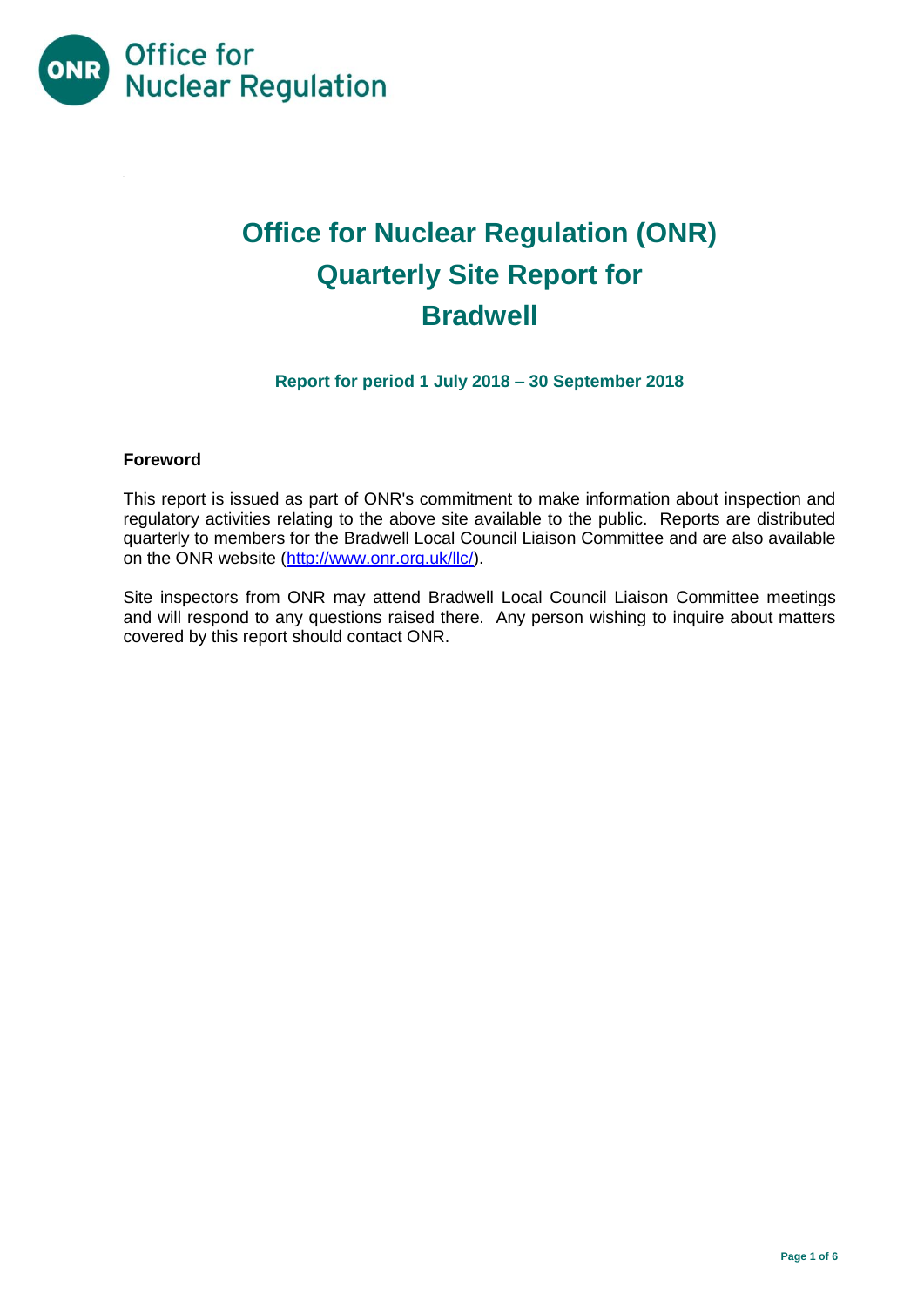# **TABLE OF CONTENTS**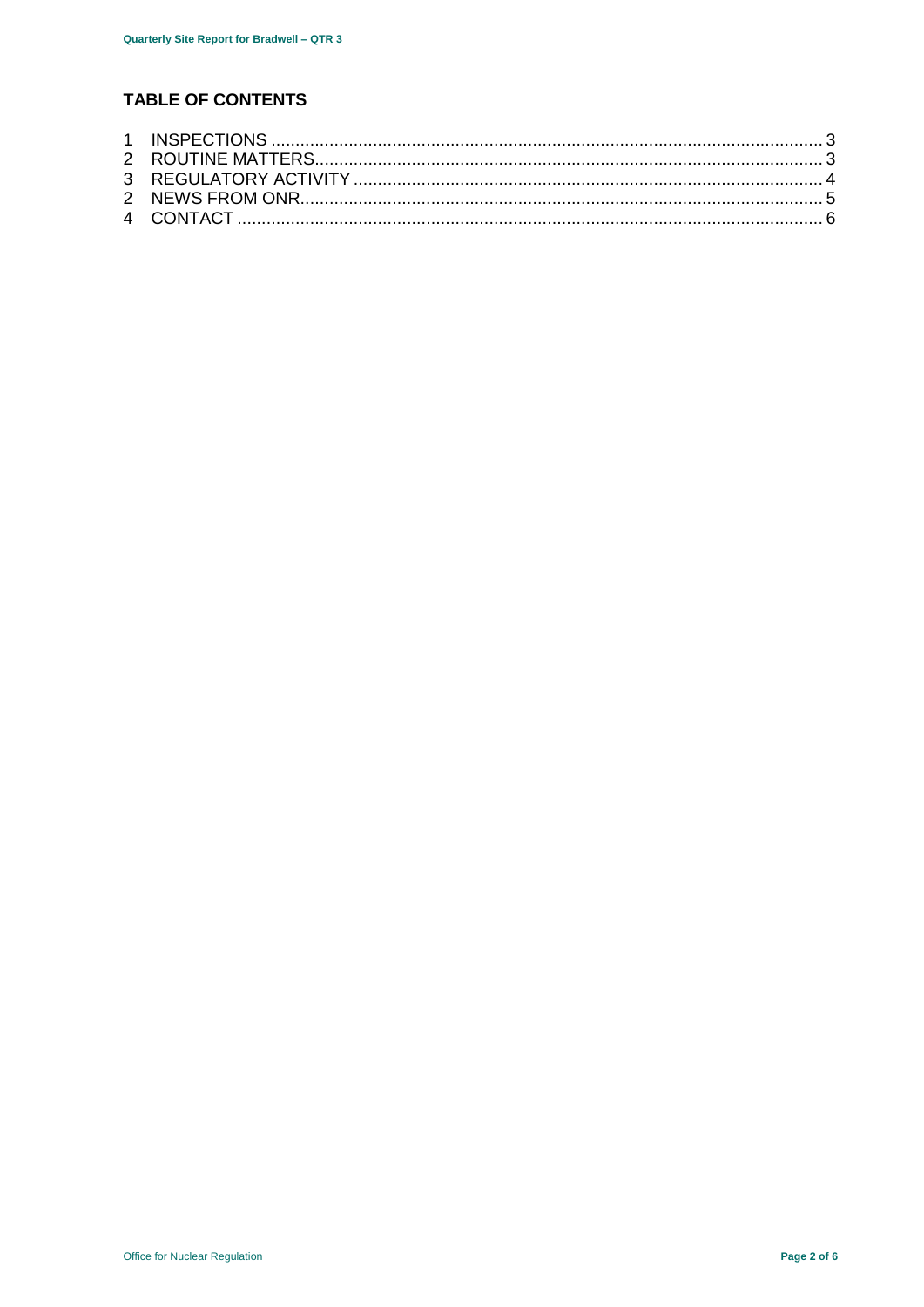#### <span id="page-2-0"></span>**1 INSPECTIONS**

#### **1.1 Dates of inspection**

The ONR site inspector visited site on the following dates during the quarter:

- 9 to 12 July 2018
- 11 to 13 September 2018

### **1.2 ONR held meetings with Bradwell on the following dates during the quarter:**

The ONR held Care and Maintenance (C&M) safety case assessment meetings involving Bradwell site to discuss the assessment of the Bradwell C&M submission on the following dates.

- **9 July 2018**
- 6 August 2018
- 3 September 2018

The Annual Regional review of Safety, Security and the Environment (ARRoSSE) was held at Dungeness A on 8 and 9 August 2018. ONR, EA and Magnox Ltd met to undertake the ARRoSSE for the south east sites (Bradwell, Sizewell A and Dungeness A). A great deal of work has been undertaken in the last year across the Bradwell site. Bradwell continues to prepare for the transition to the C&M stage of decommissioning. Overall it has been a good year for the site with significant amounts of decommissioning work achieved with a good safety record.

### <span id="page-2-1"></span>**2 ROUTINE MATTERS**

#### **2.1 Inspections**

Inspections are undertaken as part of the process for monitoring compliance with:

- the conditions attached by ONR to the nuclear site licence granted under the Nuclear Installations Act 1965 (NIA65) (as amended);
- **the Energy Act 2013:**
- the Health and Safety at Work Act 1974 (HSWA74);
- regulations made under HSWA74, for example the Ionising Radiations Regulations 1999 (IRR99) and the Management of Health and Safety at Work Regulations 1999 (MHSWR99);
- The Nuclear Industry Security Regulations (NISR) 2003.

The inspections entail monitoring licensee's actions on the site in relation to incidents, operations, maintenance, projects, modifications, safety case changes and any other matters that may affect safety. The licensee is required to make and implement adequate arrangements under conditions attached to the licence in order to ensure legal compliance. Inspections seek to judge both the adequacy of these arrangements and their implementation.

The inspection in July 2018 focussed on the undertaking of commissioning tests of the arrangements for the remote management of the site once in C&M. A range of tests were undertaken including entry to closed facilities, receipt of persons on the site and emergency response in the event of an incident. The tests were successful in demonstrating that the arrangements should be suitable to operate the site remotely during C&M.

The inspection in September 2018 focussed on the readiness of the site to enter C&M. It was evident that a great deal of work had been undertaken to prepare the site for C&M; however there is still work left to complete. Magnox Ltd have prepared a justification document for entry to C&M, defining at what point in the sites preparations Magnox Ltd will apply to ONR for its Consent (a legal instrument) to enter the C&M stage of decommissioning. ONR is content to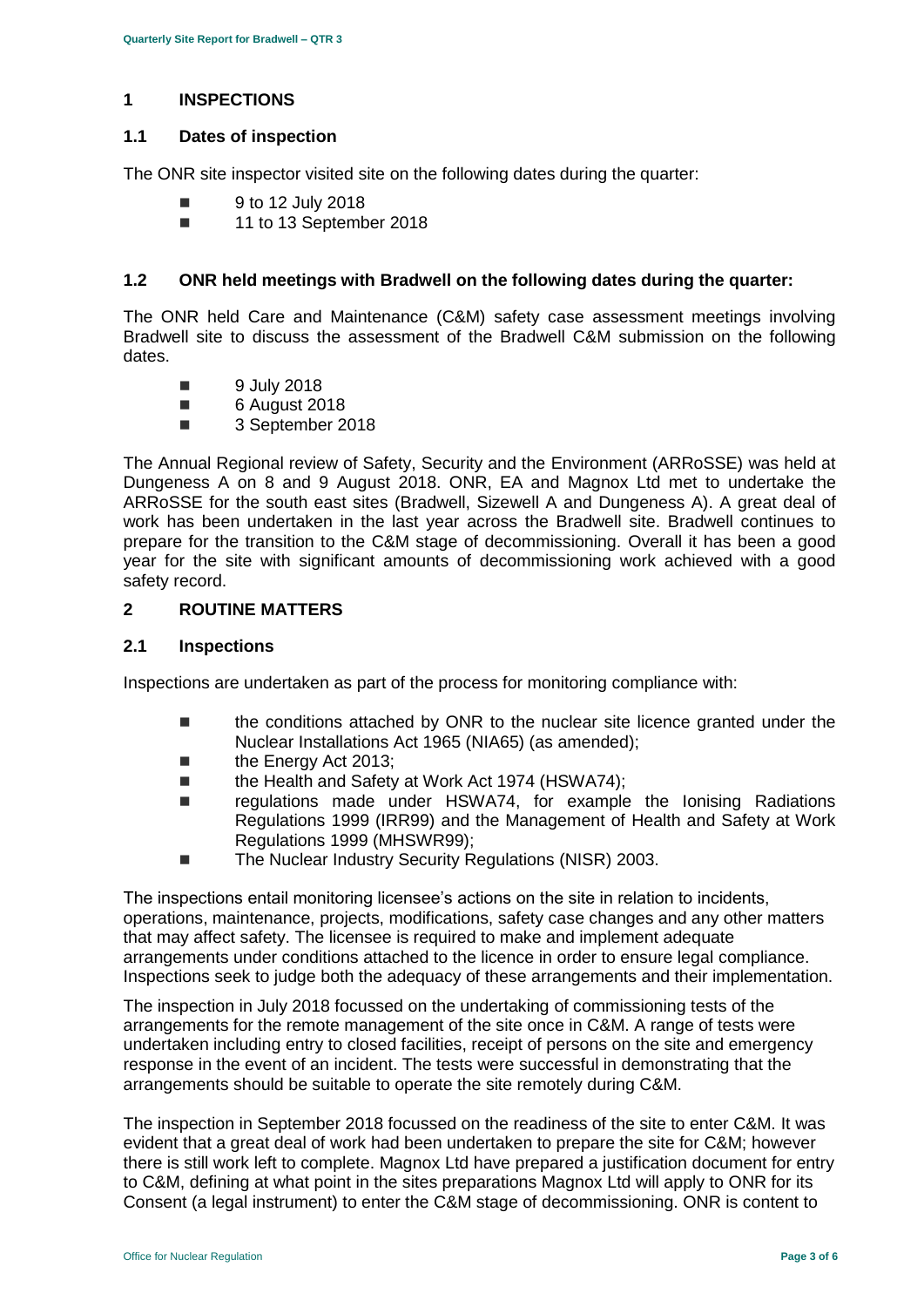consider an application once all the preparations for the key facilities and systems (reactor safestores, ponds and interim Intermediate Level Waste (ILW) storage facility, drains and security system) are complete, even if some of the ancillary work (such removing the portacabins of the management complex) have not been completed.

ONR will continue to monitor the progress of the work to prepare the site for C&M. Magnox Ltd anticipates that it should be in a position to apply for Consent in late October 2018.

#### **3 NON-ROUTINE MATTERS**

Licensees are required to have arrangements to respond to non-routine matters and events and report significant events to ONR. ONR inspectors judge the adequacy of the licensee's response, including actions taken to implement any necessary improvements.

There have been no incidents reported to ONR this quarter

# <span id="page-3-0"></span>**4 REGULATORY ACTIVITY**

ONR may issue formal documents to ensure compliance with regulatory requirements. Under nuclear site licence conditions, ONR issues regulatory documents, which either permit an activity or require some form of action to be taken; these are usually collectively termed 'Licence Instruments' (LIs), but can take other forms. In addition, inspectors may issue Enforcement Notices to secure improvements to safety.

No formal licence instruments have been issued by ONR during this period.

Reports detailing ONR's regulatory decisions can be found on the ONR website at [http://www.onr.org.uk/pars/.](http://www.onr.org.uk/pars/)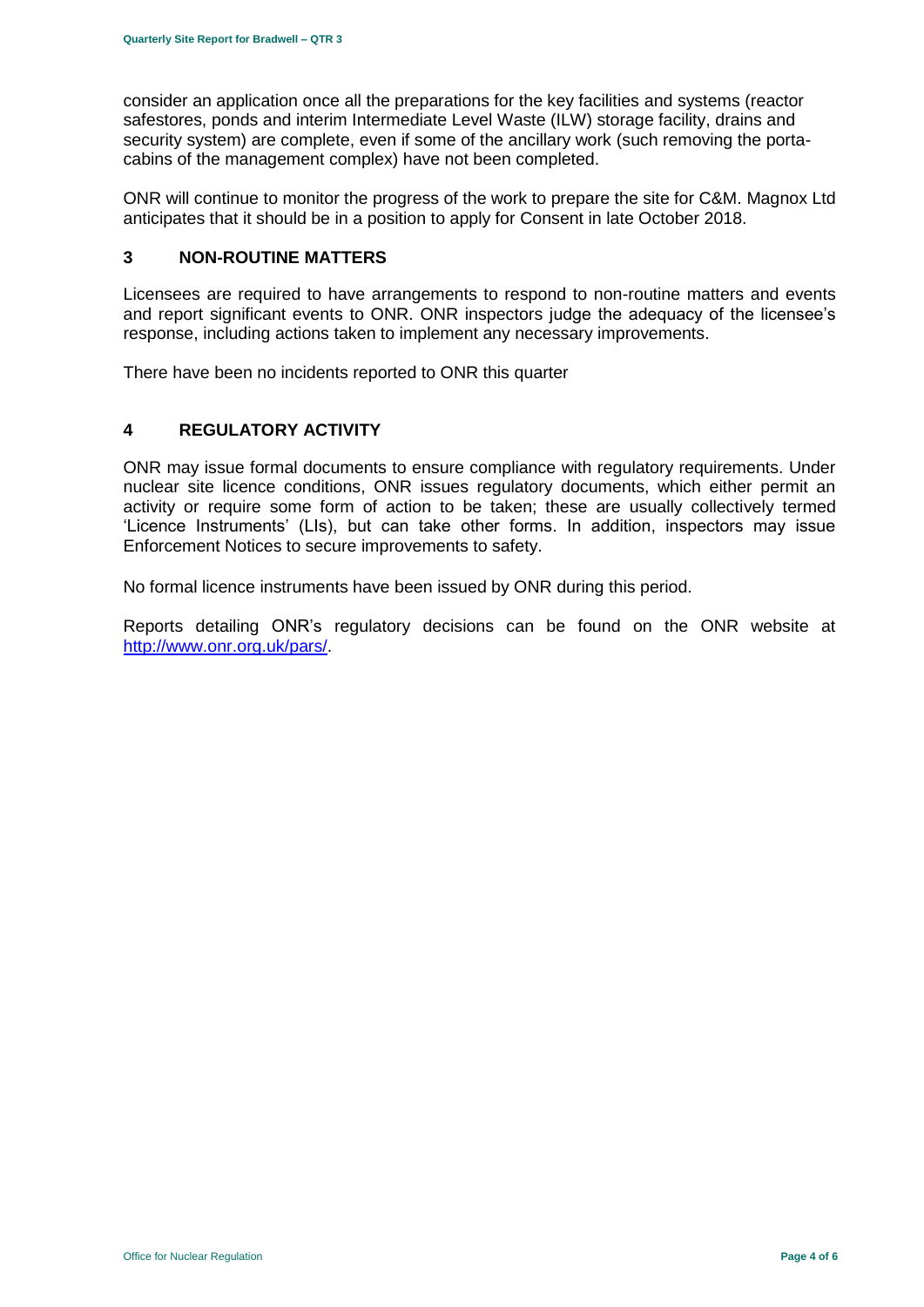# <span id="page-4-0"></span>**5 NEWS FROM ONR**

#### **Stakeholder Engagement**

- As part of our continued stakeholder engagement work, in June we welcomed finance professionals from a number of nuclear site licensees and dutyholders to seminars in London and Birmingham. Led by our Finance Director, Sarah High, we hosted the seminars to provide the industry with a better understanding of our charging methodology, the principles we apply, and how the charging process works. To accompany the seminars we have also published a new booklet – [How we charge for](http://www.onr.org.uk/documents/2018/how-we-charge-for-nuclear-regulation.pdf)  [Nuclear Regulation](http://www.onr.org.uk/documents/2018/how-we-charge-for-nuclear-regulation.pdf) – which is available on our [website.](http://www.onr.org.uk/documents/2018/how-we-charge-for-nuclear-regulation.pdf)
- In August our Chief Nuclear Inspector Mark Foy and Deputy Chief Inspector Mina Golshan, hosted a webinar for stakeholders on the outcomes of the UK report to the Joint Convention. This is a new channel of communication which we have introduced and further webinars are planned for November and February 2019.If you would like to find out more, please contact the ONR Communications team (contact@onr.gov.uk)
- The next ONR/NGO engagement forum took place on 11 October in London. This is a forum to discuss strategic, cross-cutting regulatory matters. Site specific matters are normally addressed via Site Stakeholder Groups. We are always keen to engage with a range of stakeholders and groups on nuclear safety and security issues, so if you do represent a nuclear-interest Non-Governmental Organisation, and are not already involved through our forum or via a Site Stakeholder Group, then please get in touch with the ONR Communications team for further details, via [contact@onr.gov.uk](mailto:contact@onr.gov.uk)

#### **Regulatory News**

 On 25 July we announced our decision to prosecute the Atomic Weapons Establishment for offences under Section 2 (1)<sup>\*</sup> of the Health and Safety at Work etc. Act (1974). This charge related to an electrical incident on 27 June 2017 which resulted in injury to an AWE employee. The incident was a conventional health and safety matter and there was no radiological risk to workers or the public. At a court hearing on 18 September, AWE pleaded guilty to the charge. Sentencing has been adjourned until 9 November 2018.

#### **Corporate News**

- In July we published our second [gender pay report.](http://news.onr.org.uk/2018/07/onr-publishes-second-gender-pay-report/) The organisation-wide results show that ONR has a mean gender pay gap of 35.2%, which is wider than last year, although it is broadly similar to the rest of the UK nuclear industry and anticipated given our workforce profile, and that of the industries from which we have historically recruited. ONR is committed to addressing this issue and continues to focus on improving diversity and inclusion.
- We have recently published our [Statement of civil incidents](http://www.onr.org.uk/quarterly-stat/2018-2.htm) meeting the Ministerial Reportable Criteria (MRC) reported to ONR - Q2 2018 (1 April 2018 to 30 June 2018).Full details are available on our [website.](http://www.onr.org.uk/quarterly-stat/2018-2.htm)
- Our Chief Executive, Adriènne Kelbie, has agreed a three-year contract extension, taking her term of employment to January 2022.
- The Department for Work and Pensions has started the process for recruiting a new ONR Chair (further details can be found on the [public appointments website\)](https://publicappointments.cabinetoffice.gov.uk/appointment/chair-the-office-for-nuclear-regulations/).The current Chair, Nick Baldwin CBE, will remain in office until 31 March 2019.